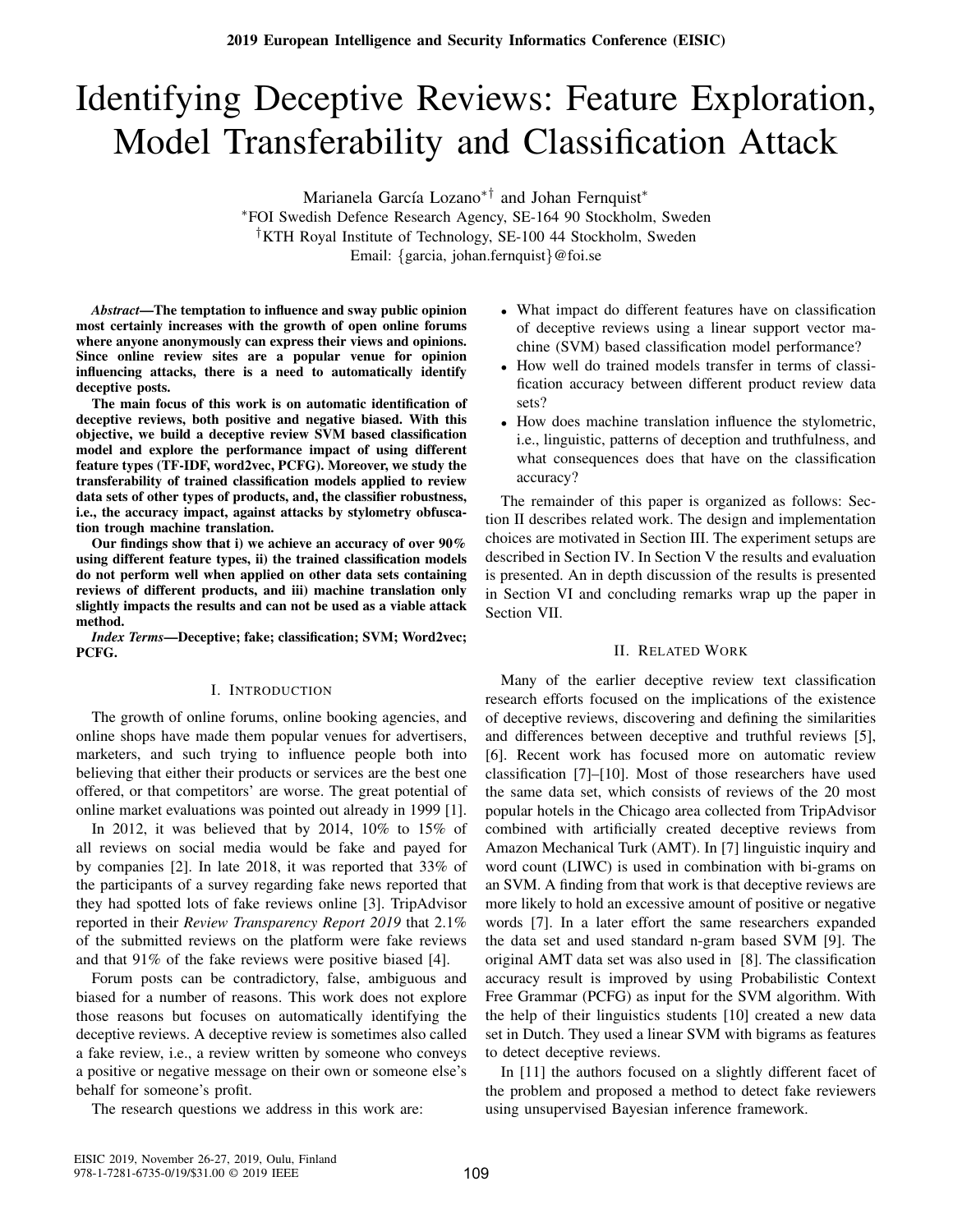SVM in combination with word2vec has not been done in large scale, and to the best of our knowledge never with the purpose to detect deception. A related work with the purpose to cluster newsgroup posts according to category was done by [12]. They employed both term frequency-inverse document frequency (TF-IDF) and word2vec, both alone and in combination with an SVM. They also trained both with and without stop words and saw a notable difference in accuracy.

On several occasions where the data has consisted of text documents and the features are of stylometric nature SVM has outperformed other classification algorithms such as K-Nearest Neighbors and Naive Bayes, [13], [14]. The J48 algorithm, which generates a decision tree, and SVM have outperformed each other on different kinds of data [15]. For binary outcomes, the algorithms SVM, Random Forest and Adaptive Boosting are known to be ideal for classification of text documents [16].

In other types of related work researchers have focused on deceptive texts, e.g., spam, where the text authors have tried to attack fake text classifiers by hiding their own writing style [15]. Examples of features used for author deanonymization are average number of words per sentence, number of characters per words, and frequency of long words and percentage of letters and digits. Content specific features have also been used where the topic of a word is taken into account. In a related work, [17] used machine translation to try and anonymize texts by hiding the authors' stylometric patterns. The group used *Google Translate* and *Bing* to do one- and twostep translations to either German, Japanese or both, and then back to English. Their results gave an accuracy drop between 15% and 35%, and in some cases with a loss of the text's intention.

## III. DESIGN AND IMPLEMENTATION

To automatically differentiate between truthful and deceptive reviews we made some design and implementation choices. This Section describes and motivates these choices.

## *A. Data Sets*

Two different data sets were used in this work. One of the data sets is the same that was used in [9]. The data set, called AMT, consists of 800 truthful and 800 deceptive hotel reviews, all written in English. Half of the reviews are positive, i.e., corresponding to 5-stars ratings, and the other half negative, i.e., corresponding to 1- or 2-stars ratings. The positive truthful reviews were collected from TripAdvisor and the negative truthful reviews from Expedia, Hotels.com, Orbitz, Priceline, TripAdvisor and Yelp. All deceptive reviews (both positive and negative) were created using Amazon's Mechanical Turk where people got paid to write them. The reviews' distribution is shown in Table I.

TABLE I AMT: HOTEL REVIEW DATA SET CLASS COMPOSITION.

|          | Deceptive | Truthful |
|----------|-----------|----------|
| Positive | 400       | 400      |
| Negative | 400       | 400      |

The other data set we used is the so called CLiPS stylometry investigation corpus (CSI) [10]. It is a Dutch written corpus holding both essays and reviews. The review part of the data set holds 1298 reviews, both deceptive and truthful, and positive and negative. The review distribution is shown in Table II. All reviews were written by students taking Dutch proficiency courses at the university of Antwerpen and the topics of the reviews are musicians, food chains, books, smartphones and movies.

TABLE II CSI: MUSICIANS, FOOD CHAINS, BOOKS, SMARTPHONES AND MOVIES REVIEW DATA SET CLASS COMPOSITION

|          | Deceptive | Truthful |
|----------|-----------|----------|
| Positive | 319       | 323      |
| Negative | 330       | 326      |

Both the data sets have fairly balanced truthful, deceptive, positive and negative classes. For ease of use, purposes we translated the CSI texts from Dutch to English. One drawback of using translated reviews for the classification tasks is that sentiment patterns may not be translated accordingly.

A subscript index, see Table III, is used throughout the paper corresponding to the data set class, how the data was translated or which part of the data set was used for testing. For example, AMT<sub>eng→rus→eng</sub> means that we have translated the AMT data set from English to Russian and then back to English again.

TABLE III DATA SET SUBSCRIPT DEFINITION

| Subscript                                    | Definition                                 |
|----------------------------------------------|--------------------------------------------|
| Data $set_{language1 \rightarrow language2}$ | The data set has been translated from      |
|                                              | language 1 to language 2                   |
| Data set <sub>+</sub>                        | Only the positive reviews (both truthful   |
|                                              | and deceptive)                             |
| Data set                                     | Only the negative reviews (both truthful   |
|                                              | and deceptive)                             |
| Data set $\tau$ <sub>0+</sub>                | Only positive reviews of the data set used |
|                                              | for tests                                  |
| Data set $\tau$ .                            | Only negative reviews of the data set used |
|                                              | for tests                                  |

#### *B. Classification Algorithm*

On several occasions a linear kernel Support Vector Machine (SVM) has been shown to be a good algorithm for text classification [14], [16]. In all to us known other work using the same data sets that we employ SVM, has outperformed the other algorithms [7]–[9], making SVM a natural choice for our task.

To find the optimal set of hyperparameters it is common to apply grid search. Hence, grid search with cross validation (CV), i.e., k-fold CV is applied for the classification model training.

#### *C. Preprocessing*

To ensure that the input data will have minimum noise, i.e., unnecessary information, which can impair the outcome of the classification some preprocessing of the data is desirable.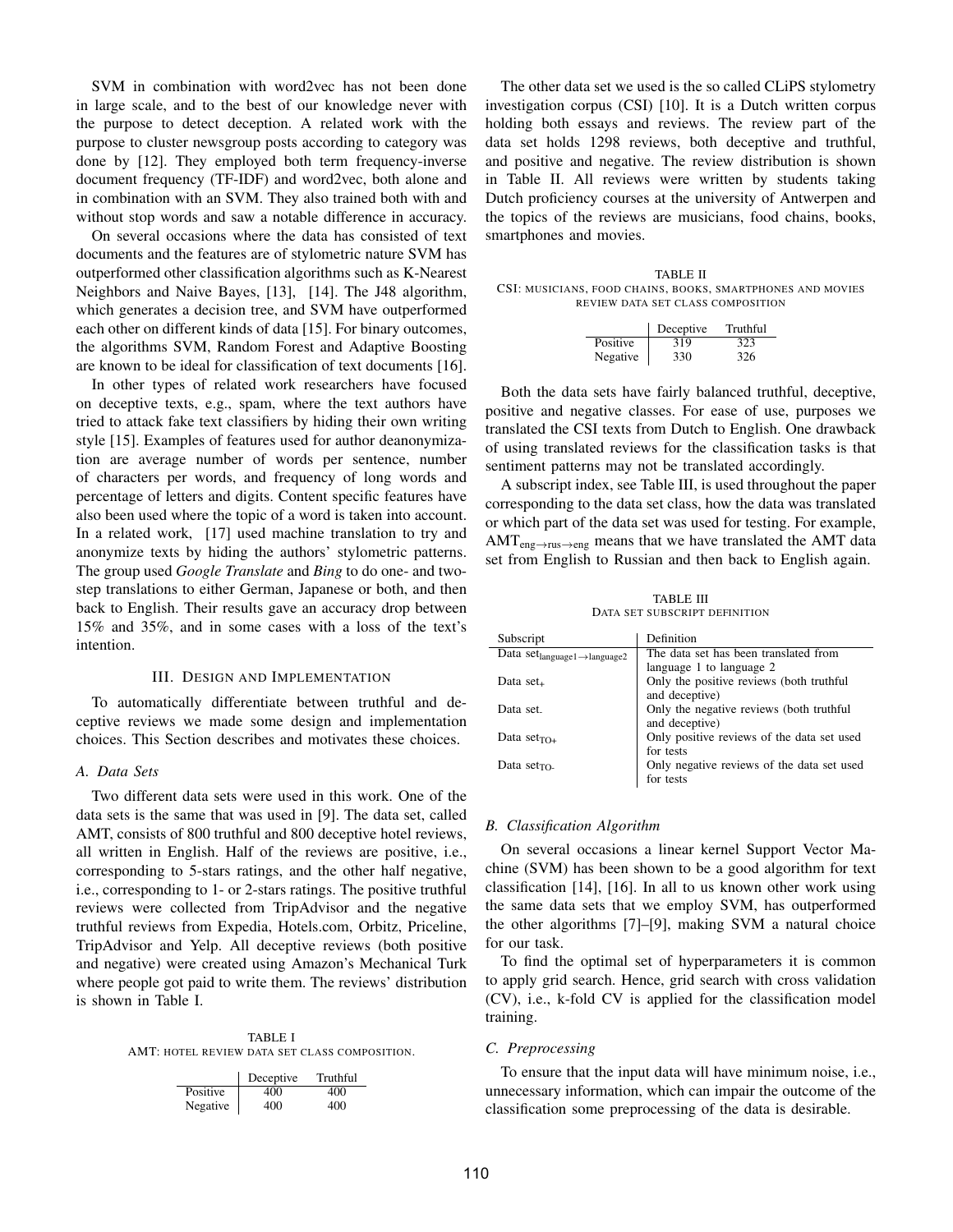Stop words are commonly occurring words. These common words are filtered out because they are considered to have a small impact during the training and classification. A drawback may be that patterns containing stop words and representing deception can be systematically removed as part of this preprocessing stage. Due to this potential drawback experiments with and without stop words will be done.

There is no universal list of stop words since the words considered as stop words can be chosen differently. Within stop words, it is common to chose words from the word classes pronouns and prepositions. Other common stop words in the English language are words such as "a, an, and, but, or" and common verbs. The stop words used in this work are the ones provided by the NLTK package [18]. We also used the package's stemming functions since others have used it in conjunction with SVM and have seen some improvement in results [19]. Stemming is the method for grouping together different forms of a word such as "catching", "catches" and "catch" to be treated as one single item.

To summarize we have the following preprocessing combinations:

- $P_1$  = unstemmed without stop words
- $P_2$  = unstemmed with stop words
- $P_3$  = stemmed without stop words
- $P_4$  = stemmed with stop words

## *D. Features*

SVM uses a vector space model representation of each document, i.e., a feature vector f such as  $[f_1, f_2, \ldots, f_n]$ where  $f_i$  is the value of feature i and n the number of features. Based on the features and results other have achieved with them we have chosen three main types.

The first feature type is Term Frequency-Inverse Document Frequency also known as TF-IDF [20]. The TF-IDF of term  $t$  in document  $d$  yields

$$
TF - IDF_{t,d} = \log f_{t,d} \cdot \log \frac{N}{n_t}
$$

where  $f_{t,d}$  is the frequency of t in d, N is the total number of documents and  $n_t$  is the number of documents that t occurs in. In our work a document  $d$  is a review,  $t$  are the used words and  $N$  is the total number of reviews in a data set.

The second feature type is the output vectors of the word embedding tool word2vec. Word2vec is a neural network which is used to calculate the semantic proximity of words [21]. Each word in the corpus receives a multidimensional space point where words used in similar contexts are clustered together. For each review, the vectors for each of the words appearing in the review are summarized and used as the feature vector such as

$$
f(d_i) = \sum_{t=1}^{T_i} \text{word2vec}(t)
$$

where  $T_i$  are all the terms in document i and word2vec(t) the output vector from word2vec of term  $t$ . Each review obtains a multidimensional vector which is used for training the SVM model. To use word2vec we chose the free Python library Gensim [22]. The word2vec model used in this work was trained by us on a sample of English Wikipedia.

The third feature type used is the Probabilistic Context Free Grammar (PCFG) method [23]. The difference between PCFG and the other feature types is that while the other focus on the words themselves and their relations, PCFG focuses on the structural buildup of the sentences.

The Berkeley parser is used to parse sentences [24]. It has a grammar which is trained on texts from the Wall Street Journal. For a given sentence, the parser builds a tree of the grammatical rules with the highest probabilities corresponding to the sentence which is then returned. The feature vectors are generated by encoding the rule lists as TF-IDF values where every rule is treated as a term. This method of using TF-IDF on the rule lists is, e.g., used in [8]. Every rule consist of a left hand side (LHS), an arrow  $\rightarrow$ , and a right hand side (RHS). The LHS is always a non-terminal whereas the RHS is either one or several terminals or non terminals. For PCFG, a terminal is a word and a non-terminal is a string corresponding to a single or combination of word classes such as noun phrase (NP) or verb phrase (VB). In some cases we are including the grandparent node which is denoted with a following ∧. The grandparent node is always a non-terminal.

To summarize we have used four different types of PCFG rules:

- $R_1$  = Unlexical rules, i.e., all rules except those where the RHS is a terminal. E.g.,  $NP \rightarrow Noun$
- $R_2$  = Lexical rules, i.e., all rules including those where the RHS is a terminal. E.g.,  $Det \rightarrow 'a'$
- $R_3$  = Unlexical rules with grandparent node, i.e., all rules except those where the RHS is a terminal with the grandparent node.

E.g.,  $S \wedge NP \rightarrow Noun$ 

•  $R_4$  = Lexical rules with grandparent node, i.e., all rules including those where the RHS is a terminal with the grandparent node.

E.g.,  $NP \wedge Det \rightarrow 'a'$ 

Finally we also tried concatenating feature vectors from the three main feature types such as:

$$
f = [f_1^1, f_2^1, \dots, f_n^1, f_1^2, f_2^2, \dots, f_m^2]
$$

where  $f^1$  and  $f^2$  are two feature vectors of length m and n respectively, which were merged to a new feature vector  $f$ .

The Python scikit-learn library functions are used for SVM, feature selection and TF-IDF.

## *E. Feature Selection*

Classification can perform poorly when there are too many superfluous features. By trimming the number of features and removing irrelevant features, In [25] the authors got good results in their classification work using the  $\chi^2$ -test [26]. Hence, in line with their work we use a feature reduction method where the  $K$  number of features with the highest value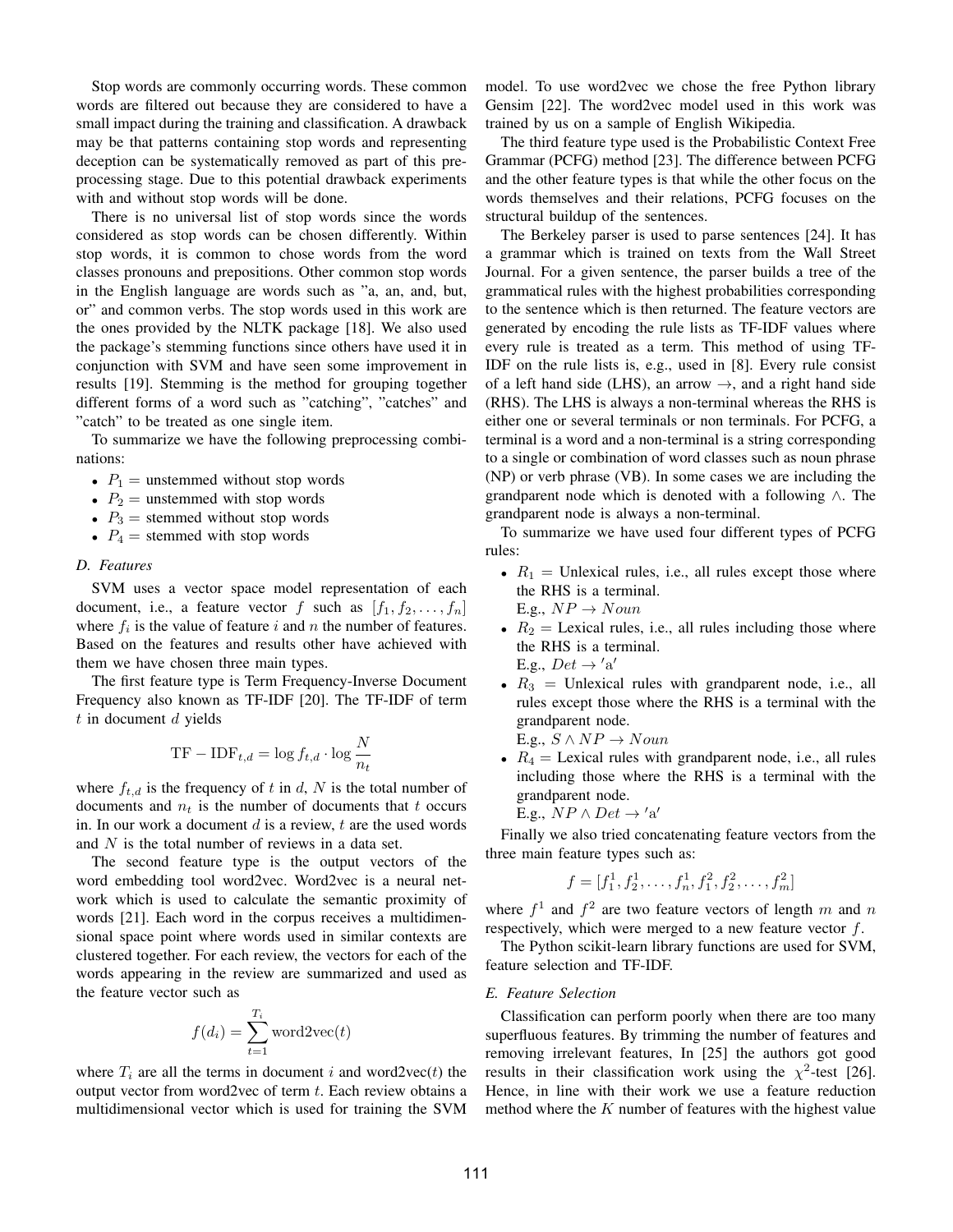is selected using the  $\chi^2$ -test. The  $\chi^2$ -test measures feature dependency of class and value difference from an expected value based on the null hypothesis that there should be no correlation between features and class. The tests are performed in an incremental manner where the number of features are iteratively increased.

#### IV. EXPERIMENT SETUP

To explore the research questions stated in Section I three main types of experiment setups were devised and implemented.

#### *A. Feature Exploration*

In order to use the exact same data setup as in [9], AMT is divided into two sets,  $AMT_{TO+}$  and  $AMT_{TO-}$  where the index indicates which part of the data that is used to test on. In their work, both the  $AMT_+$  and  $AMT_-$  data sets are divided into five subsets where four of the subsets from each data set are used for training. In the  $AMT<sub>TO+</sub>$  case, the last fifth part of AMT<sub>-</sub> is completely held out and the last fifth part of  $AMT_+$ is used for testing, for that part of the 5-fold cross validation. This means that we train on 1280 reviews and test on 160 reviews for the combined cases.

For TF-IDF and PCFG, we use feature selection and test different number of features. For word2vec, we test for different dimensions of the word vectors. To use PCFG, a grammar file for the used language is required. Due to the lack of an available grammar file for Dutch at the time of experimenting we chose to use PCFG on  $CSI_{\text{dut}\rightarrow\text{eng}}$  instead of  $CSI_{\text{dut}}$ .

In summary we experiment with the following combinations of data sets and settings, i.e., preprocessing and feature types:

- TF-IDF both with and without stemming and with and without stop words included (CSI, AMT<sub>+</sub>, AMT<sub>-</sub>,  $AMT<sub>TO+</sub>, AMT<sub>TO-</sub>)$
- Word2vec both with and without stemming and with and without stop words included (CSI, AMT<sub>+</sub>, AMT<sub>-</sub>,  $AMT<sub>TO+</sub>, AMT<sub>TO-</sub>)$
- PCFG with stop words and without stemming both with and without lexicalized nodes and grandparent nodes  $(CSI_{dut\rightarrow eng}, AMT_{+}, AMT_{-}, AMT_{TO^{+}}, AMT_{TO^{-}})$
- A combination of the feature-vectors generated from the methods giving the best accuracies ( $CSI_{\text{dut}\rightarrow\text{eng}}$ , AMT<sub>+</sub>, AMT<sub>-</sub>, AMT<sub>TO+</sub>, AMT<sub>TO-</sub> and AMT in combination with  $CSI_{dut\rightarrow eng}$ )

#### *B. Classification Model Transferability*

To test how well the classification models perform on other data sets than the one trained on, we performed two tests. We took the best feature combination from the experiments described in Section IV-A and did the following orthogonal tests:

- trained on AMT and tested on  $CSI_{\text{dut}\rightarrow\text{eng}}$
- trained on  $CSI_{\text{dut}\rightarrow\text{eng}}$  and tested on AMT

### *C. Translation Impact*

To explore the possibilities of classification attacks through machine translation data set obfuscation we experiment with translation to see the impact it may have on the classifier performance. The best classifier from Section IV-A is chosen and for both of the data sets only the test data is translated. Classifications of AMT and  $CSI_{\text{dut}\rightarrow\text{eng}}$  are used as the base line. The languages chosen for the translation experiments are: English, Russian and Swedish. Swedish is chosen because of its structural similarities to English and Dutch, and Russian because of its differences to the other languages. Swedish, English and Dutch are Germanic languages, and Russian belongs to the Slavic language group. For each data set, the following translations are made: i)  $Eng \rightarrow Swe \rightarrow Eng$ , ii)  $Eng \rightarrow Rus \rightarrow Eng$ , and iii)  $Eng \rightarrow Swe \rightarrow Rus \rightarrow Eng$ .

The hypothesis is that the more times the data is translated, the more is its stylometric footprint hidden which should result in an accuracy decrease. Another hypothesis is that due to the similarities between English and Swedish, the Swedish translation may perform better than the Russian one. This can occur at the expense of the quality of the texts regarding sentence structure and comprehensibility.

## V. RESULTS AND EVALUATION

The classification performance evaluation is done by measuring both accuracy and F-score. In [27] all experiment results can be found. As they are too many to include only a carefully selected amount of results are presented in this section.

#### *A. Feature Exploration*

In Figure 1 the accuracy plot for the  $AMT_{+}$  data set can be seen. The number of features for each feature type varies. The accuracy pattern between the different feature types that is seen in the figure was present in all data set experiments. For data set result comparison reasons we present the  $AMT_+$ and CSI data sets tables which contain the best accuracy and F-score for each feature type and setting, see Table IV and Table V.

TABLE IV BEST AMT+ ACCURACY (A) AND F-SCORE (F) RESULTS

| Feat. type    | <b>Settings</b> | A     | F     |
|---------------|-----------------|-------|-------|
|               | P1              | 89.88 | 90.42 |
| TF-IDF        | P <sub>2</sub>  | 90.63 | 91.85 |
|               | $P_3$           | 90.00 | 89.75 |
|               | $P_4$           | 90.25 | 91.25 |
| word2vec      | $P_1$           | 84.12 | 83.04 |
|               | P <sub>2</sub>  | 83.75 | 84.45 |
|               | P <sub>3</sub>  | 85.62 | 85.18 |
|               | $P_4$           | 85.62 | 83.29 |
|               | R1              | 75.75 | 78.04 |
| PCFG          | $R_{2}$         | 90.62 | 88.11 |
|               | $R_3$           | 76.75 | 80.02 |
|               | $R_4$           | 91.13 | 86.85 |
| TF-IDF + PCFG | $P_2 + R_2$     | 91.50 | 93.87 |

From the performance of the different feature types, we decided to combine the top two feature types, i.e., TF-IDF and PCFG, with the ambition to further boost the results.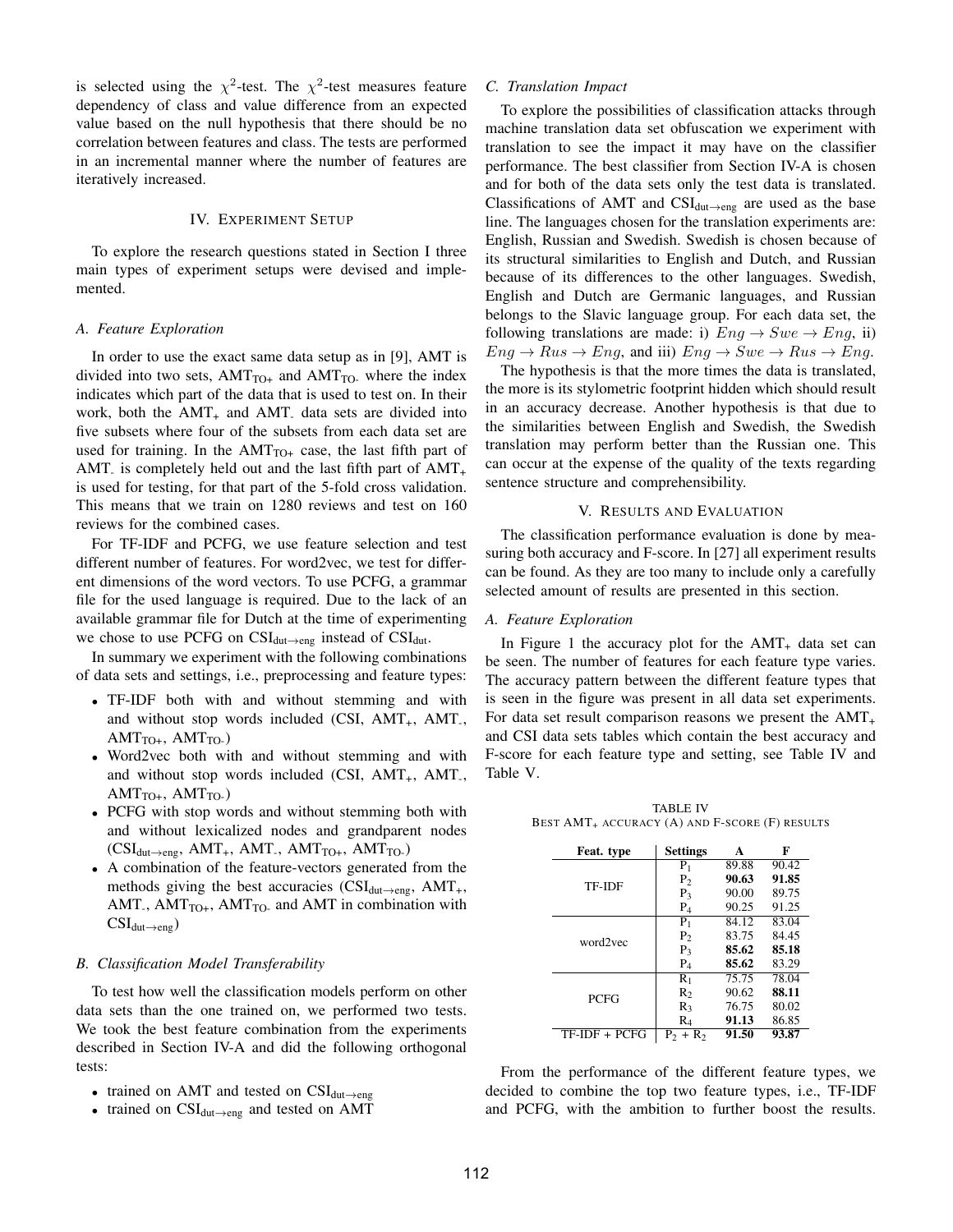

Fig. 1. Accuracy for the different models on  $AMT<sub>+</sub>$ 

TABLE V BEST CSI ACCURACY (A) AND F-SCORE (F) RESULTS

| Feat. type    | <b>Settings</b>    | A     | F     |
|---------------|--------------------|-------|-------|
|               | $P_1$              | 82.73 | 84.86 |
| <b>TF-IDF</b> | P <sub>2</sub>     | 83.65 | 83.83 |
|               | $P_3$              | 83.16 | 85.68 |
|               | $P_4$              | 82.73 | 83.58 |
| word2vec      | $P_1$              | 75.12 | 80.61 |
|               | P <sub>2</sub>     | 71.04 | 73.71 |
|               | $P_3$              | 75.26 | 76.13 |
|               | $P_4$              | 71.88 | 73.73 |
|               | $R_1$              | 62.00 | 59.83 |
| <b>PCFG</b>   | $R_2$              | 83.28 | 83.64 |
|               | $R_3$              | 62.42 | 60.38 |
|               | $\rm R_4$          | 82.68 | 86.10 |
| TF-IDF + PCFG | $P_2$ +<br>$R_{2}$ | 84.67 | 81.73 |

TABLE VI BEST CLASSIFIER COMBINATION PERFORMANCE MEASUREMENTS FOR ALL DATA SET VARIATION EXPERIMENTS

| Feat. type  | <b>Settings</b> | Data set                   |       | F     |
|-------------|-----------------|----------------------------|-------|-------|
|             |                 | $AMT_{+}$                  | 91.50 | 93.87 |
|             |                 | AMT.                       | 90.13 | 88.17 |
| $TF-IDF +$  | $P_2 + R_2$     | $AMT_{TO+}$                | 91.00 | 93.08 |
| <b>PCFG</b> |                 | $AMT_{TO}$                 | 89.12 | 87.74 |
|             |                 | $CSI_{dut\rightarrow eng}$ | 84.67 | 81.73 |
|             |                 | Combined                   | 85.51 | 86.81 |

TABLE VII ACCURACY (A) AND F-SCORE (F) PERFORMANCE MEASURE OF TRANSFER EXPERIMENTS

| Data set                                               |       | F     |
|--------------------------------------------------------|-------|-------|
| Trained on AMT<br>tested on CSI <sub>dut</sub> -eng    | 53.78 | 30.23 |
| Trained on $CSI_{dut\rightarrow eng}$<br>tested on AMT | 53.44 | 64.37 |

A compilation of all data sets' performance measurements obtained with this new classifier can be seen in Table VI. We also combined the two data sets, i.e., AMT and  $CSI_{\text{dut}\rightarrow\text{eng}}$ , to obtain a larger data set, which can be seen at the bottom of Table VI.

# *B. Classification Model Transferability*

In Table VII the model transferability experiment results can be seen. Accuracy and F-score are drastically lower for these experiments.

# *C. Translation Impact*

To discern the quality of the review translations we sampled some of them and compared the originals to the translated ones. In the following three-way translation sample we can see that two sentences have slight grammatical errors and give the impression of being written by a second language English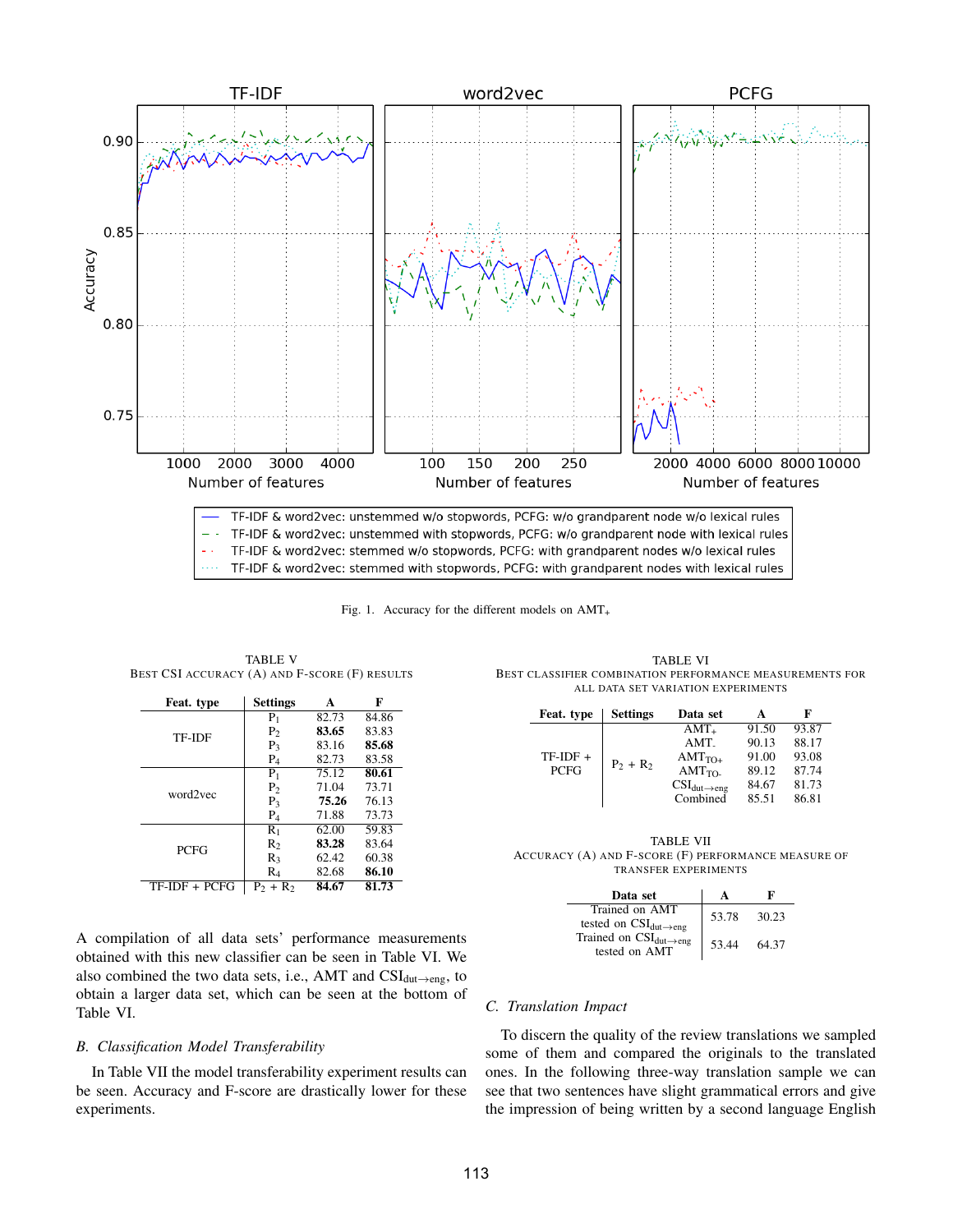speaker. Some words have been replaced by synonyms but over all, the translated review still conveys the original message, see Table VIII and Table IX.

|                                   | <b>TABLE VIII</b> |  |
|-----------------------------------|-------------------|--|
| EXAMPLE OF AN ORIGINAL AMT REVIEW |                   |  |

We chose to stay at the Hilton Chicago because it was in such a centralized location- everything that our family wanted to do in town was located so close! What I didn't expect was for the beds to be so comfortable. I can't remember when I got a better night's sleep. The staff was very friendly and the hotel grounds were impeccably kept. We'll be returning to the Hilton Chicago the next time we're in town!

TABLE IX THE SAME REVIEW TRANSLATED FIRST TO SWEDISH, THEN RUSSIAN AND THEN BACK TO ENGLISH

We decided to stay at the Hilton Chicago, because it was so central to everything that our family would like to do in the city was located so close! What I thought was for the bed to be so convenient. I can not remember when I sleep better at night. The staff was very friendly and the hotel grounds were immaculately kept. We will return to Hilton Chicago next time we are in town!

A diagram of the accuracy as a function of the number of features, for the AMT and CSI data sets, can be seen in Figure 2.



Fig. 2. Accuracy for the different translations on AMT and  $CSI_{\text{dut}\rightarrow\text{eng}}$  using TF-IDF together with PCFG features.

The Tables X and XI summarize the best performance measurements for each of the data sets and translations.

TABLE X BEST CLASSIFIER APPLIED ON AMT TRANSLATIONS

| <b>Translation</b>                                        | A     | F     |
|-----------------------------------------------------------|-------|-------|
| eng                                                       | 89.06 | 89.61 |
| $eng \rightarrow$ swe $\rightarrow$ eng                   | 88.94 | 88.46 |
| $eng \rightarrow rus \rightarrow eng$                     | 88.19 | 86.51 |
| $eng \rightarrow$ swe $\rightarrow$ rus $\rightarrow$ eng | 88.12 | 86.83 |

TABLE XI BEST CLASSIFIER APPLIED ON  $CSI_{DUT\rightarrow ENG}$  TRANSLATIONS

| <b>Translation</b>                                        | A     | F     |
|-----------------------------------------------------------|-------|-------|
| eng                                                       | 83.74 | 84.14 |
| $eng \rightarrow$ swe $\rightarrow$ eng                   | 82.05 | 82.20 |
| $eng \rightarrow rus \rightarrow eng$                     | 81.97 | 77.45 |
| $eng \rightarrow$ swe $\rightarrow$ rus $\rightarrow$ eng | 81.13 | 77.55 |

#### VI. DISCUSSION

#### *A. Feature Exploration*

Figure 1 depicts the classification model performance in relation to the chosen features when applied to the  $AMT_{+}$  data set. The same pattern occurs for the other data sets as well. The lowest performance is obtained by using PCFG without the lexical rules. Hence, we conclude that there is less information regarding deceptiveness in the constructed rules in the parse tree as in the used words. Even though non-lexicalized PCFG performed worst, the accuracy still reached around 75% for  $AMT_{+}$ . It is also clear that for non lexical rules, the accuracy is higher when the grandparent node is included. As a base line comparison [7] did a manual tagging of the  $AMT<sub>+</sub>$  reviews and the best human judge reached an accuracy of 61,9%, which is lower than what we get with PCFG.

The second worst features are the ones generated using word2vec. Generally, the classification performs worse with a smaller number of features, especially when the data is unstemmed and includes the stop words. The best preprocessing seems to be to remove stop words which also is in line with previous work by [12]. The hypothesis is that stop words increase the noise and make the coordinates of non stop words less informative.

The best feature types are PCFG where lexical nodes are included and TF-IDF. They are performing quite similar regardless of the data set. The reason for this might be that with TF-IDF we are building features where the frequency of every word is used. The same goes for PCFG which also is encoded with TF-IDF. But for PCFG we also have information of which rules occur in the parse tree of the sentence.

In an effort to boost the performance we combined TF-IDF with setting  $P_1$  and PCFG with setting  $R_2$ .

In Table XII a summary of the best classifier results for all data sets and comparison with the best accuracy results others have obtained with the same data sets can be seen.

For the  $AMT_+$  data set, the work which obtained 91.2%, i.e., [8], used the same feature types as we did, but there is no mentioning how the data was preprocessed or the features optimized which might indicate that our preprocessing or feature selection approach gave us a slight edge.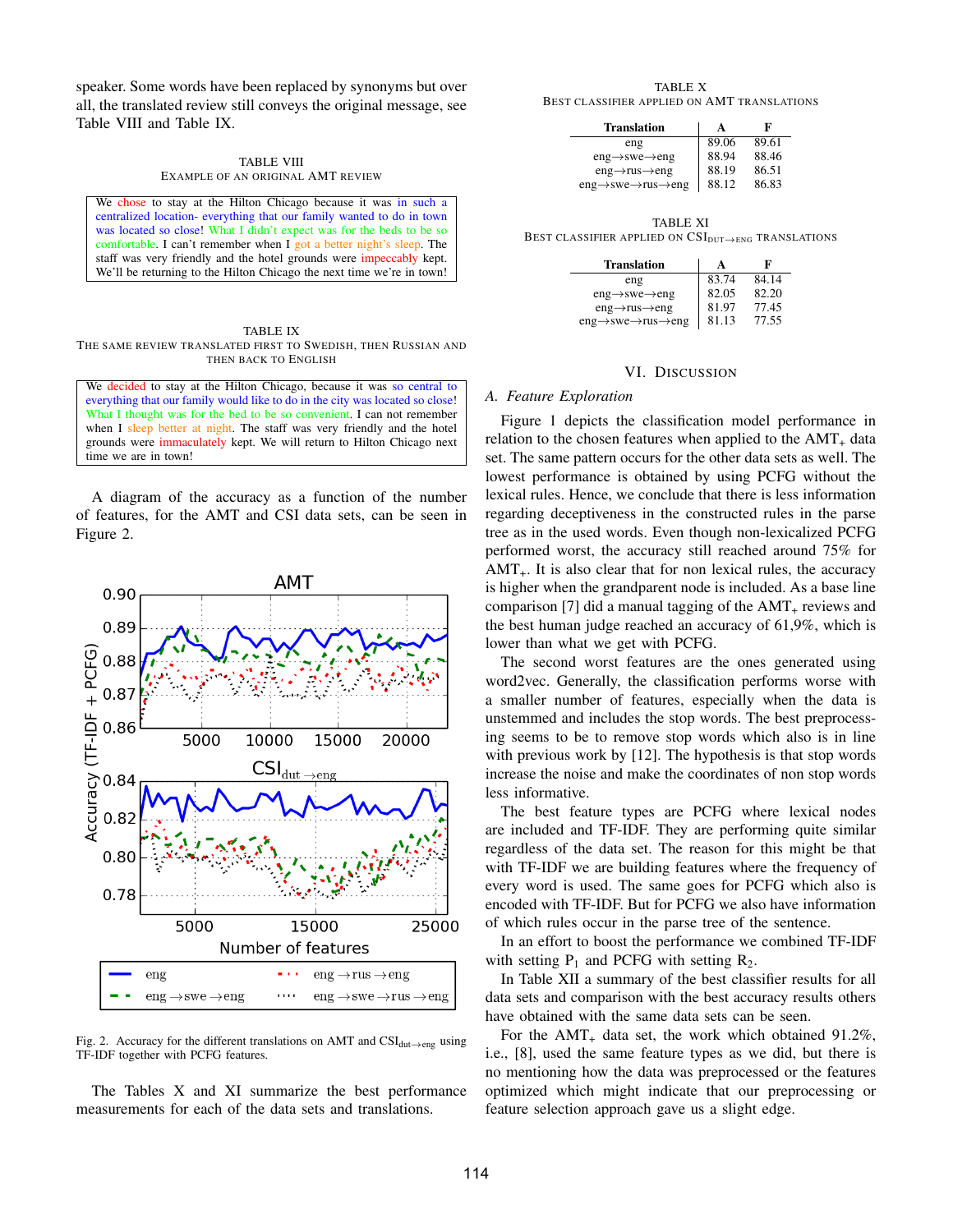TABLE XII SUMMARY OF OUR AND OTHERS' BEST ACCURACY (A)

| Data set                                        | Our best A | Others best A |
|-------------------------------------------------|------------|---------------|
| $AMT_{+}$                                       | 91.5       | 91.2 [8]      |
| AMT                                             | 90.1       | 86.0 [9]      |
| $AMT_{TO+}$                                     | 89.1       | 86.0 [9]      |
| $AMT_{TO}$                                      | 91.0       | 88.4 [9]      |
| $\text{CSI}_{\text{dut}\rightarrow \text{eng}}$ | 84.7       | 72.2 [10]     |

In [9], the best accuracy on AMT<sub>-</sub> was 86%. We managed to improve the accuracy with our model to 90.1%. Our increased accuracy indicates that our feature types work better than standard n-gram for this type of classification and the same conclusion is strengthened by the accuracy of  $AMT<sub>TO+</sub>$  and  $AMT_{TO}$ .

The biggest accuracy increase has been made on the CSI data set where the accuracy 72.2% reported by [10] has been improved by us to 84.7%. This might be a result of the increased data set size but also because of the more informative feature types.

We also tested how well the model performed when we mixed AMT and  $CSI_{\text{dut}\rightarrow\text{eng}}$  and the result is shown in Table VI. The model performs well classifying data from both data sets while trained on both. The best accuracy obtained is slightly higher than for  $CSI_{\text{dut}\rightarrow\text{eng}}$  alone but lower than the accuracy obtained for the different AMT data sets. This indicates that it is harder to build a model adapted to several data sets, probably because the data sets, despite both being about reviews, still are different from each other.

## *B. Classification Model Transferability*

From the performance measurements in Table VII, we can make the conclusions that our trained classifier is not suitable for detecting whether reviews from another data set are deceptive or not. The highest accuracy for each train and test combination is not higher than 54%, which is only slightly better than chance indicating that the models become overfitted. Another reason for the low accuracy can be the linguistic awareness of the students which wrote the the CSI reviews. If they knew of the purpose for the reviews they might have been extra aware of their linguistic style and unconsciously put energy in hiding it. It is worth mentioning that even though the accuracies are low in both cases, the case where we train on  $CSI_{\text{dut}\rightarrow\text{eng}}$  and test on AMT, we achieve an F-score twice as big as the other case. This was because of the four times higher recall. To achieve a more versatile model a larger training data set, preferably composed from different sources, is probably needed.

# *C. Translation Impact*

Using the "untranslated" results as a base line Figure 2 illustrates that the classification model performs worse on translated test data and that the number of translations have a direct impact on the accuracy. The Swedish translation decreases the accuracy less than the Russian translation and the three-way translation drops the accuracy the most. We conclude that this

is because of the linguistic similarities between English and Swedish and the differences with Russian. Even though this trend is not as clear with the CSI data set as with the AMT data set, the same pattern is seen. Machine translation was used by [17] to try and mask authors' stylometric patterns. They concluded that even though they got an accuracy drop between 15% and 35% machine translation was not enough to completely anonymize authors. Our accuracy drop was not nearly as large as the one they got and our purpose with the translation was not the same as theirs but one could still expect a bigger accuracy drop for our application. The reason that we did not see such a drop could be that the machine translators simply have gotten better with time. Another conclusion one can make from this is that multiple way translation is not a viable attack method as the precision robustness is too stable.

## VII. CONCLUSIONS

In this work we have experimented with different feature types, preprocessing, settings and data set manipulation to explore detection performance variations of deceptive reviews. As stated in the introduction we have focused on three related research questions to achieve the overarching goal of detecting deceptive reviews.

To study the impact of different features (the first research question) we utilized a linear SVM model and tested it with TF-IDF, word2vec and PCFG in various combinations on different data sets. By using SVM together with TF-IDF (unstemmed with stop words) and PCFG (with lexical rules) results on par with or an improvement on all of the to us known result on the same data sets was obtained.

For the second research question, testing a trained model on data sets for other product types than what they have been trained for, we observed that the accuracy of the trained classifiers is drastically reduced. A result that, although not very surprising, allows us to conclude that with this type of classifier, features and amount of training data there is no general learning of deceptive reviews. Something that is probably desirable in a real world application.

The third research question's purpose is to see whether the classifier might be tricked by an obfuscation of the reviews through machine translation back and forth trough linguistically different languages. The reasoning behind being that machine translation is a method that has been used for blurring authors' stylometric patterns (which is useful for anonymization purposes) [15], [17]. The results of the machine translation experiments showed that there is a slight accuracy drop in the range of a couple of percent. Thus, we conclude that translations are not a viable attack method to avoid detection of deceptive reviews.

## ACKNOWLEDGEMENTS

This work was supported by the European Union's Horizon 2020 research and innovation action program under grant agreement no. 832921.